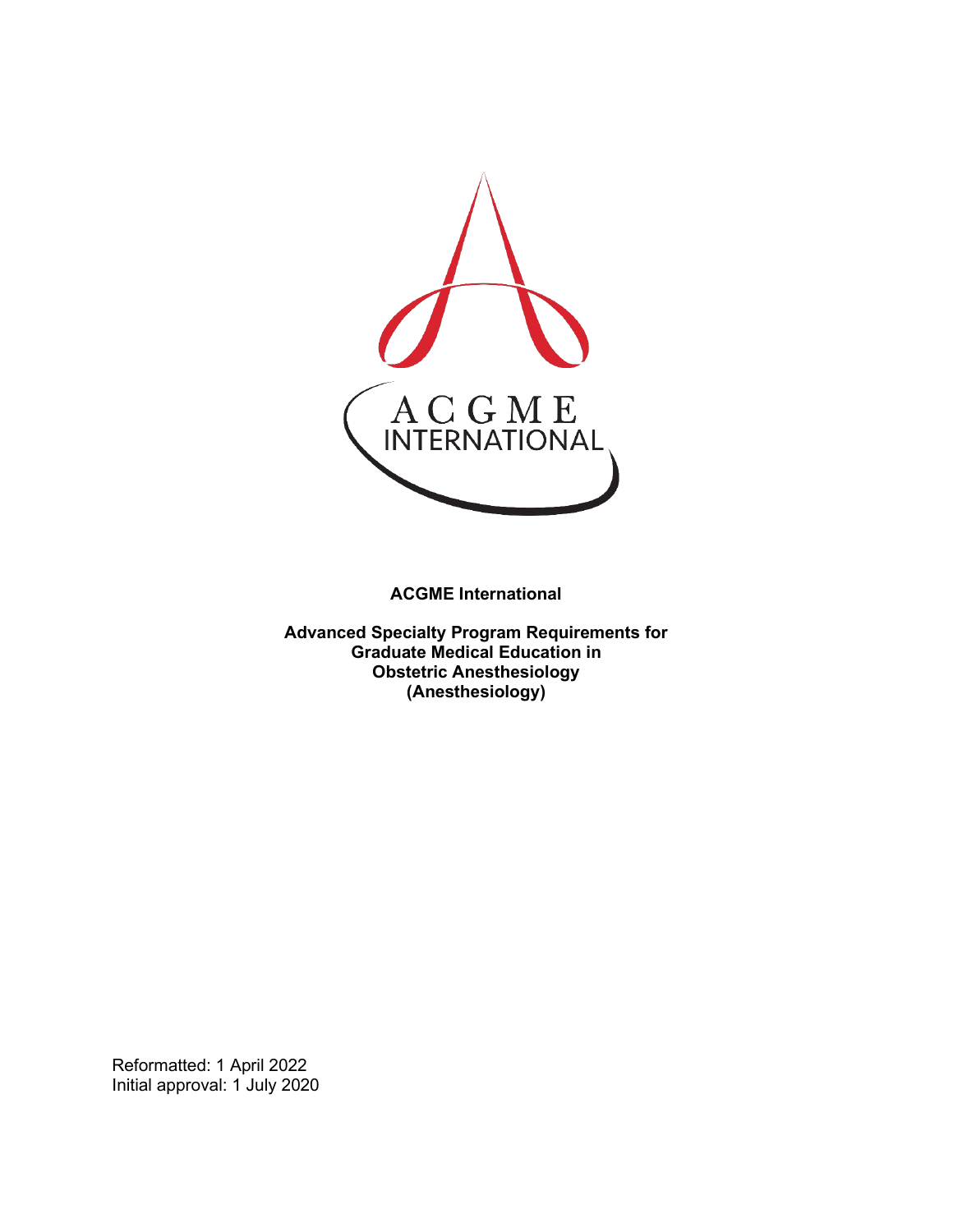## **ACGME International Specialty Program Requirements for Graduate Medical Education in Obstetric Anesthesiology (Anesthesiology)**

## **Int. Introduction**

*Background and Intent: Programs must achieve and maintain Foundational Accreditation according to the ACGME-I Foundational Requirements prior to receiving Advanced Specialty Accreditation. The Advanced Specialty Requirements noted below complement the ACGME-I Foundational Requirements. For each section, the Advanced Specialty Requirements should be considered together with the Foundational Requirements.*

# **Int. I. Definition and Scope of the Specialty**

Obstetric anesthesiology is the subspecialty of anesthesiology devoted to the comprehensive anesthetic management of women during pregnancy and the puerperium.

#### **Int. II. Duration of Education**

Int. II.A. The educational program in obstetric anesthesiology must be 12 or 24 months in length.

## **I. Institution**

## **I.A. Sponsoring Institution**

- I.A.1. A fellowship in obstetric anesthesiology must function as an integral part of an ACGME-I-accredited residency in anesthesiology.
- I.A.2. The Sponsoring Institution must also sponsor an ACGME-I-accredited residency program in obstetrics and gynecology.
- I.A.3. There must be interaction between the anesthesiology residency and the fellowship that results in coordination of educational, clinical, and investigative activities.

## **I.B. Participating Sites**

See International Foundational Requirements, Section I.B.

#### **II. Program Personnel and Resources**

#### **II.A. Program Director**

- II.A.1. Qualifications of the program director must include:
- II.A.1.a) completion of an obstetric anesthesiology fellowship, or at least three years' participation in a clinical obstetric anesthesiology fellowship as a faculty member;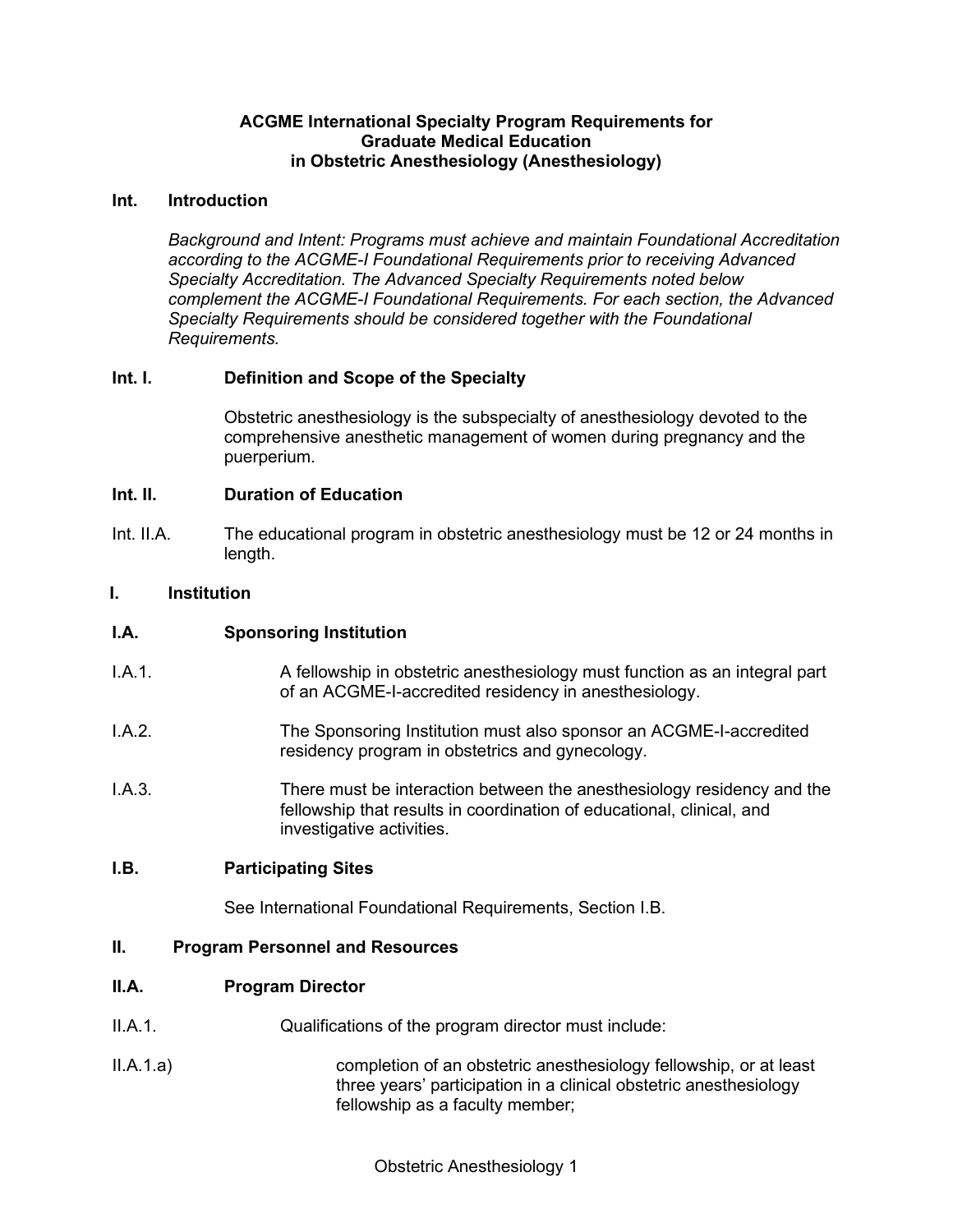| II.A.1.b) | at least three years of post-residency experience in clinical<br>obstetric anesthesiology;                                                                                                                                                                                       |
|-----------|----------------------------------------------------------------------------------------------------------------------------------------------------------------------------------------------------------------------------------------------------------------------------------|
| II.A.1.c  | current appointment as a member of the anesthesiology faculty;<br>and,                                                                                                                                                                                                           |
| II.A.1.d  | demonstrated ongoing academic achievements appropriate to the<br>subspecialty, including at least one of the following: publications;<br>development of educational programs; or conduct of research.                                                                            |
| II.A.2.   | The program director must:                                                                                                                                                                                                                                                       |
| II.A.2.a) | devote at least 50 percent of the program director's professional<br>effort to the anesthetic care of pregnant women; and,                                                                                                                                                       |
| II.A.2.b) | together with the core residency program director, prepare and<br>implement a supervision policy that specifies the lines of<br>responsibility for the anesthesiology residents and fellows.                                                                                     |
| II.A.3.   | The program director must be based at the primary clinical site.                                                                                                                                                                                                                 |
| II.B.     | <b>Faculty</b>                                                                                                                                                                                                                                                                   |
| II.B.1.   | Physician faculty members must have fellowship education or post-<br>residency experience in clinical obstetric anesthesiology.                                                                                                                                                  |
| II.B.2.   | Faculty members, including those with expertise in obstetrics and<br>gynecology, maternal-fetal medicine, and neonatology, must be available<br>for consultations and the collaborative management of peripartum<br>patients, as well as instruction and supervision of fellows. |
| II.B.3.   | Faculty members with expertise in adult critical care must be available for<br>consultation and collaborative management of peripartum women with<br>critical care needs.                                                                                                        |
| II.C.     | <b>Other Program Personnel</b>                                                                                                                                                                                                                                                   |
| II.C.1.   | There must be specialized nursing staff members for the care of the<br>critically ill newborn.                                                                                                                                                                                   |
| II.C.2.   | There must be allied health staff members and other support personnel<br>necessary for the comprehensive care of women during pregnancy.                                                                                                                                         |
| II.D.     | <b>Resources</b>                                                                                                                                                                                                                                                                 |
| II.D.1.   | Clinical facilities must include:                                                                                                                                                                                                                                                |
| II.D.1.a) | a clinical laboratory that provides prompt and readily available<br>diagnostic and laboratory measurements pertinent to the care of<br>obstetric patients;                                                                                                                       |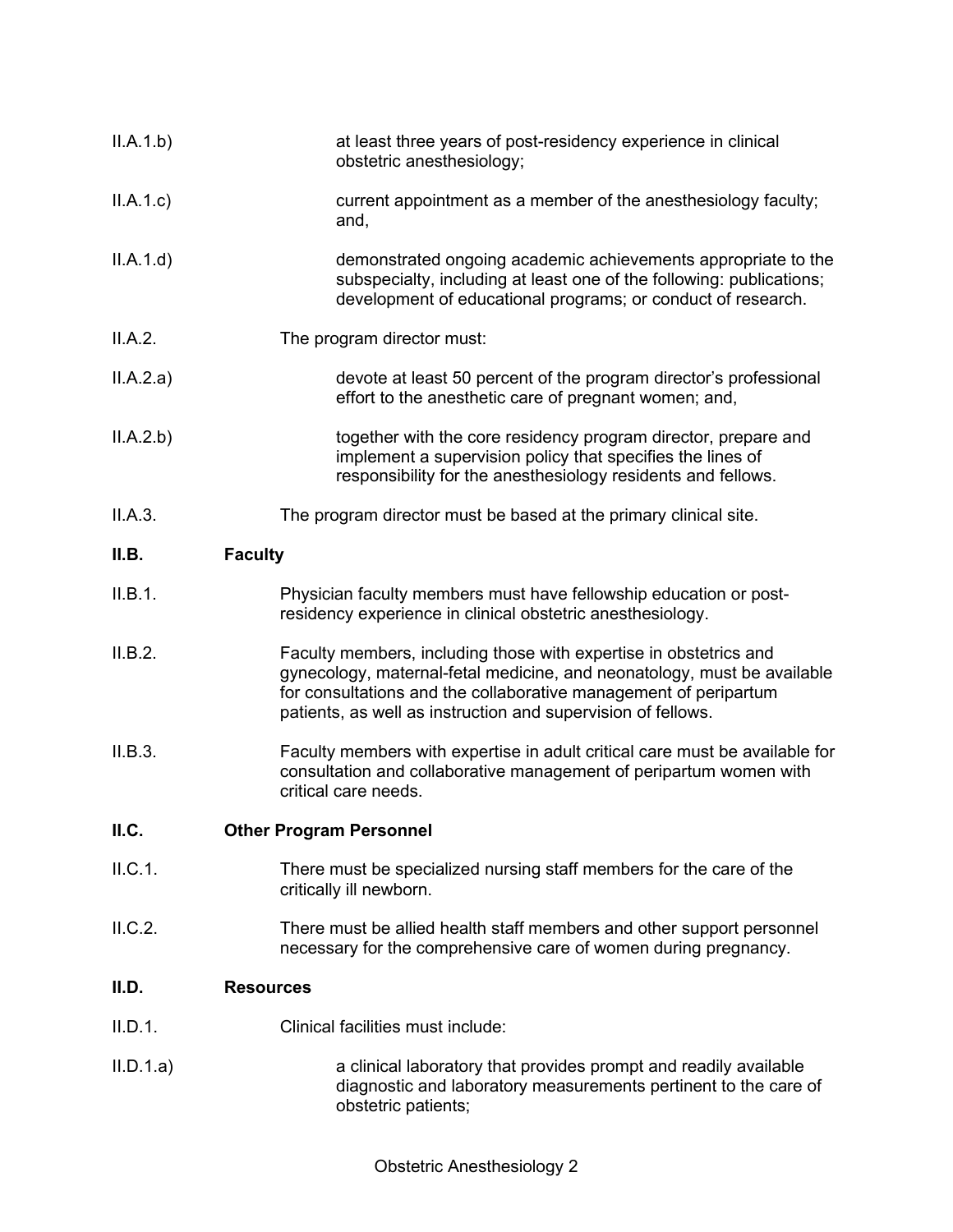| II.D.1.b) | a designated area for labor and delivery that includes labor rooms<br>and Cesarean/operative delivery rooms;                                                                                                                         |
|-----------|--------------------------------------------------------------------------------------------------------------------------------------------------------------------------------------------------------------------------------------|
| II.D.1.c  | a post-anesthesia care unit (PACU) or labor-delivery-postpartum<br>rooms designed and equipped for the collaborative management<br>of post-operative obstetric patients by anesthesiologists and<br>obstetrician-gynecologists; and, |
| II.D.1.d  | maternal and fetal monitoring and advanced life support<br>equipment.                                                                                                                                                                |
| II.D.2.   | The patient population must include high-risk obstetric patients.                                                                                                                                                                    |
| II.D.3.   | There must be an active maternal-fetal medicine and neonatology service<br>that are regularly involved in multidisciplinary care.                                                                                                    |
| II.D.4.   | There must be facilities and space for the education of fellows, including<br>meeting space, conference space, and space for academic activities, as<br>well as access to computers.                                                 |

## **III. Fellow Appointment**

## **III.A. Eligibility Criteria**

III.A.1. Prior to appointment in the program, fellows should have completed an ACGME-I-accredited residency program in anesthesiology, or an anesthesiology residency program acceptable to the Sponsoring Institution's Graduate Medical Education Committee.

## **III.B. Number of Fellows**

See International Foundational Requirements, Section III.B.

# **IV. Specialty-Specific Educational Program**

# **IV.A. ACGME-I Competencies**

- IV.A.1. The program must integrate the following ACGME-I Competencies into the curriculum.
- IV.A.1.a) Professionalism
- IV.A.1.a).(1) Fellows must demonstrate a commitment to professionalism and an adherence to ethical principles. Fellows must demonstrate:
- $IV.A.1.a)(1)(a)$  the ability to work in a multidisciplinary environment, and particularly the ability to have collegial and effective interactions with other members of the perinatal care team.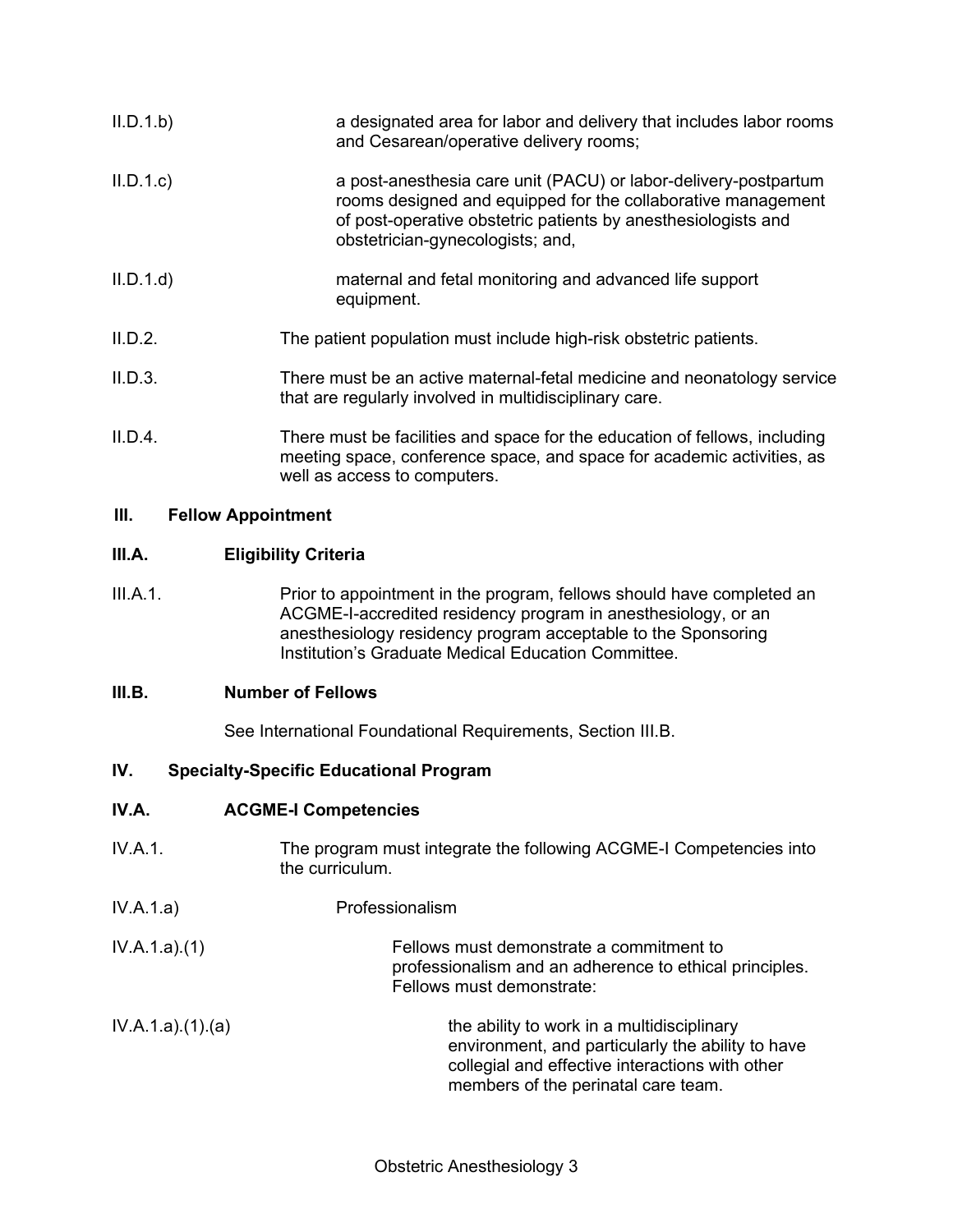| IV.A.1.b)               | <b>Patient Care and Procedural Skills</b>                                                                                                                                                                                         |
|-------------------------|-----------------------------------------------------------------------------------------------------------------------------------------------------------------------------------------------------------------------------------|
| IV.A.1.b)(1)            | Fellows must provide patient care that is compassionate,<br>appropriate, and effective for the treatment of health<br>problems and the promotion of health. Fellows must<br>demonstrate competence in:                            |
| IV.A.1.b)(1)(a)         | the comprehensive analgesic/anesthetic<br>management of deliveries, including:                                                                                                                                                    |
| IV.A.1.b)(1).(a)(i)     | planned vaginal deliveries with a high-risk<br>maternal co-morbidity;                                                                                                                                                             |
| IV.A.1.b)(1)(a)(i)(a)   | This must include obtaining the<br>appropriate diagnostic testing and<br>consultation, and communication<br>with the multi-disciplinary team.                                                                                     |
| IV.A.1.b)(1)(a)(ii)     | planned vaginal deliveries with high-risk<br>fetal conditions;                                                                                                                                                                    |
| IV.A.1.b)(1)(a)(ii)(a)  | This must include appropriate<br>interpretation of fetal surveillance<br>and consultation with maternal-fetal<br>medicine specialists and<br>neonatologists as to the appropriate<br>obstetric interventions and their<br>timing. |
| IV.A.1.b)(1)(a)(iii)    | Cesarean deliveries with a high-risk<br>maternal co-morbidity, including:                                                                                                                                                         |
| IV.A.1.b)(1)(a)(iii)(a) | application of broad anesthetic<br>principles and techniques in creating<br>a comprehensive anesthetic care<br>plan; and,                                                                                                         |
| IV.A.1.b)(1)(a)(iii)(b) | collaborative management between<br>anesthesiologists and obstetricians<br>of women with abnormal<br>placentation.                                                                                                                |
| IV.A.1.b) (1) (a) (iv)  | Cesarean deliveries with a high-risk fetal<br>condition, including:                                                                                                                                                               |
| IV.A.1.b)(1)(a)(iv)(a)  | interpretation of fetal surveillance<br>and consultation with maternal-fetal<br>medicine specialists and<br>neonatologists as to the appropriate<br>obstetric interventions and their<br>timing.                                  |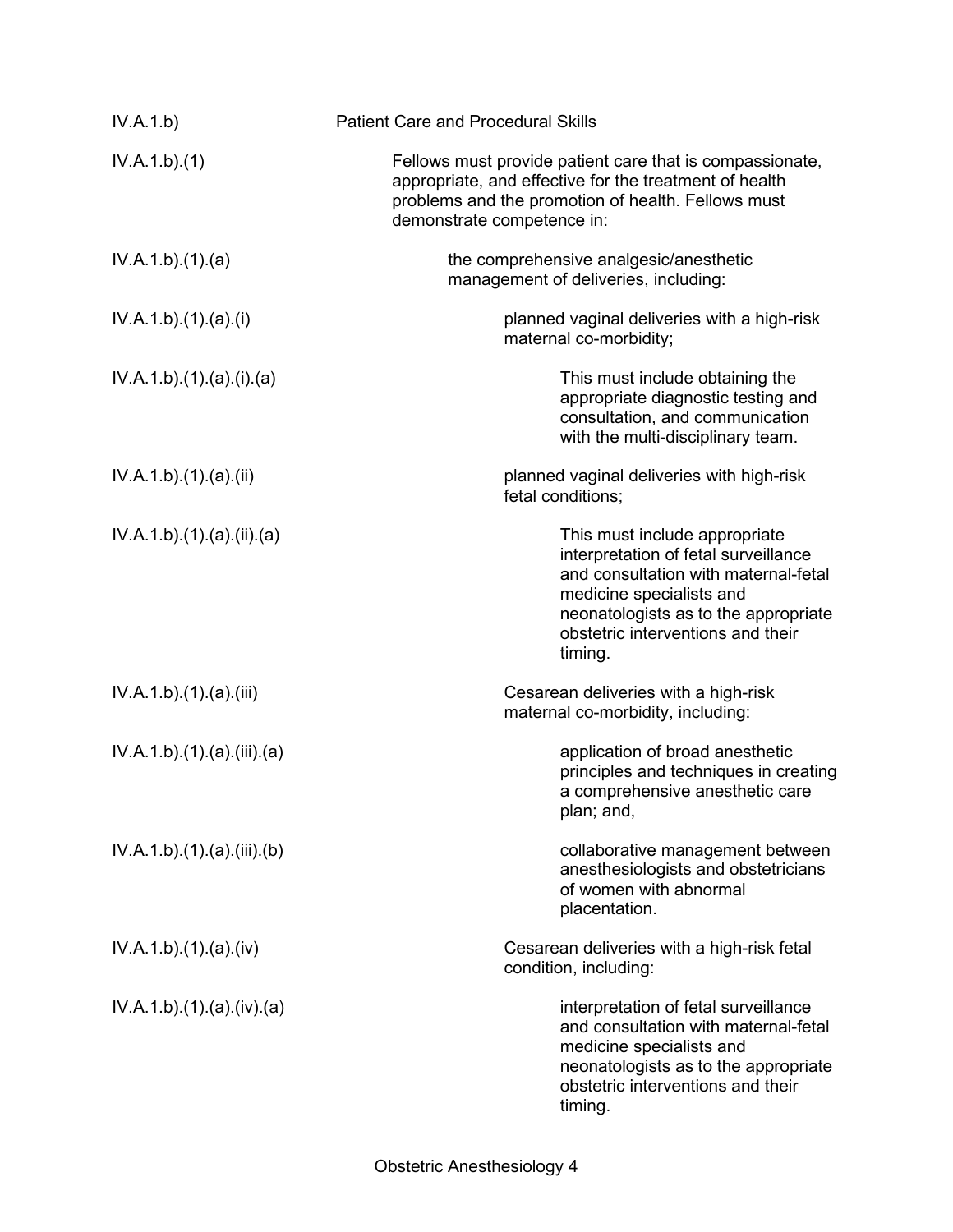| IV.A.1.b)(1)(b)         | the management of anesthesia during the first,<br>second, and third trimester of pregnancy, other<br>than for Cesarean delivery, including ante-partum<br>procedures involving prenatal diagnosis and fetal<br>treatment, maternal cardioversion, or<br>electroconvulsive therapy, including: |
|-------------------------|-----------------------------------------------------------------------------------------------------------------------------------------------------------------------------------------------------------------------------------------------------------------------------------------------|
| IV.A.1.b)(1)(b)(i)      | assessment of fetal status and possible<br>maternal co-morbidity;                                                                                                                                                                                                                             |
| IV.A.1.b)(1)(b)(ii)     | collaboration between anesthesiologists and<br>obstetricians in the development of a plan to<br>prevent pre-term birth;                                                                                                                                                                       |
| IV.A.1.b)(1)(b)(iii)    | development of an anesthesia care plan<br>that is integrated with the surgical and<br>obstetric care plan and that includes<br>provision for peri-operative fetal monitoring;                                                                                                                 |
| IV.A.1.b)(1)(b)(iv)     | development of a plan for possible<br>emergency Cesarean delivery if<br>appropriate; and,                                                                                                                                                                                                     |
| IV.A.1.b)(1)(b)(v)      | provision for post-operative analgesia.                                                                                                                                                                                                                                                       |
| IV.A.1.b)(1)(c)         | the management of general anesthesia for<br>Cesarean delivery, including:                                                                                                                                                                                                                     |
| IV.A.1.b)(1)(c)(i)      | recognizing indications for general<br>anesthesia;                                                                                                                                                                                                                                            |
| IV.A.1.b)(1)(c)(ii)     | efficiently and quickly allaying the anxiety of<br>the mother and communicating the<br>anesthetic care plan;                                                                                                                                                                                  |
| IV.A.1.b).(1).(c).(iii) | appropriately assessing the airway;                                                                                                                                                                                                                                                           |
| IV.A.1.b)(1)(c)(iv)     | rapidly assessing the clinical scenario and<br>its urgency in concert with the obstetric<br>specialist; and,                                                                                                                                                                                  |
| IV.A.1.b)(1)(c)(v)      | making the clinical judgment to initiate<br>general anesthesia after considering the<br>maternal and fetal risks.                                                                                                                                                                             |
| IV.A.1.b)(1)(d)         | preparing for and providing care, including<br>developing a care plan that acknowledges the<br>patient's birth plan goals; and,                                                                                                                                                               |
| IV.A.1.b)(1)(e)         | the anesthetic critical care of women during the<br>puerperium.                                                                                                                                                                                                                               |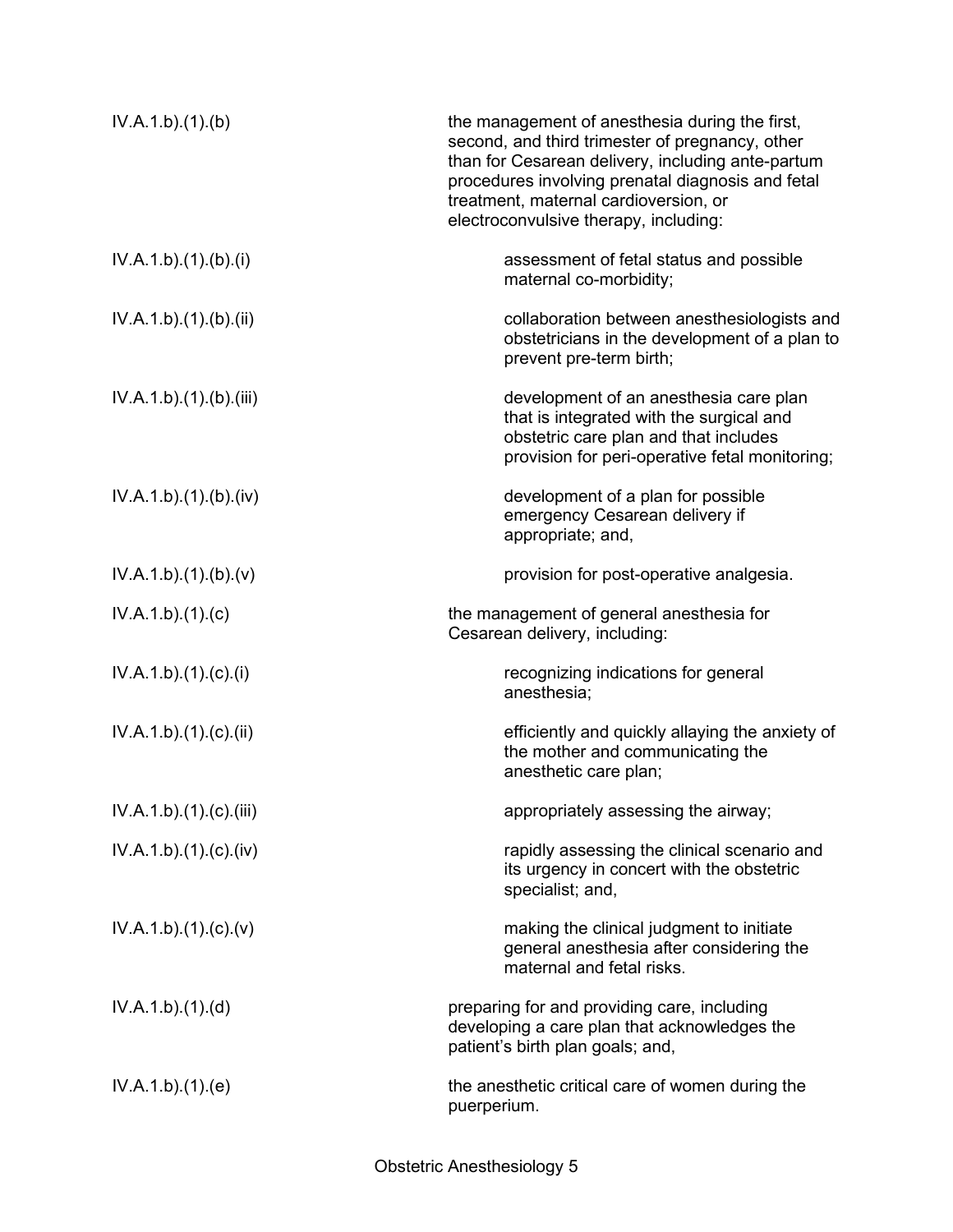| IV.A.1.b)(2)                       | Fellows must have successfully completed a recognized<br>course in neonatal resuscitation prior to completion of the<br>fellowship.                                                                                                                                                                                                                                                                                           |
|------------------------------------|-------------------------------------------------------------------------------------------------------------------------------------------------------------------------------------------------------------------------------------------------------------------------------------------------------------------------------------------------------------------------------------------------------------------------------|
| IV.A.1.c)                          | <b>Medical Knowledge</b>                                                                                                                                                                                                                                                                                                                                                                                                      |
| $IV.A.1.c.$ (1)                    | Fellows must demonstrate knowledge of established and<br>evolving biomedical clinical, epidemiological, and social-<br>behavioral sciences, as well as the application of this<br>knowledge to patient care. Fellows must demonstrate<br>knowledge of:                                                                                                                                                                        |
| $IV.A.1.c.$ (1).(a)                | the impact of interventions on the mother and<br>fetus/neonate, and the care of the high-risk<br>pregnant patient, with specific emphasis on the<br>anesthetic implications of the altered maternal<br>physiologic state, in the following areas:                                                                                                                                                                             |
| $IV.A.1.c$ ). $(1).$ (a). $(i)$    | advanced maternal physiology,<br>biochemistry (nitric oxide, prostaglandins),<br>genetic predispositions, and<br>polymorphisms;                                                                                                                                                                                                                                                                                               |
| $IV.A.1.c$ ). $(1).$ (a). $(ii)$   | embryology and teratogenicity, including<br>laboratory models and use of databases;                                                                                                                                                                                                                                                                                                                                           |
| $IV.A.1.c$ . $(1).$ (a). $(iii)$   | fetal and placental physiology and<br>pathophysiology, models of uteroplacental<br>perfusion, and pharmacokinetics of<br>placental transfer;                                                                                                                                                                                                                                                                                  |
| $IV.A.1.c$ . $(1).$ $(a).$ $(iv)$  | neonatal physiology and advanced neonatal<br>resuscitation;                                                                                                                                                                                                                                                                                                                                                                   |
| $IV.A.1.c$ ). $(1).$ $(a)$ . $(v)$ | medical disease and pregnancy, including<br>hypertensive disorders, morbid obesity,<br>respiratory disorders, cardiac disorders,<br>gastrointestinal diseases, endocrine<br>disorders, autoimmune disorders,<br>hematologic and coagulation disorders,<br>neurologic disorders, substance abuse,<br>human immunodeficiency virus (HIV)<br>infection, acquired immune deficiency<br>syndrome (AIDS), and psychiatric diseases; |
| $IV.A.1.c$ . $(1).$ $(a).$ $(vi)$  | obstetric management of abnormal labor,<br>management of urgent and emergent<br>delivery, and trial of labor;                                                                                                                                                                                                                                                                                                                 |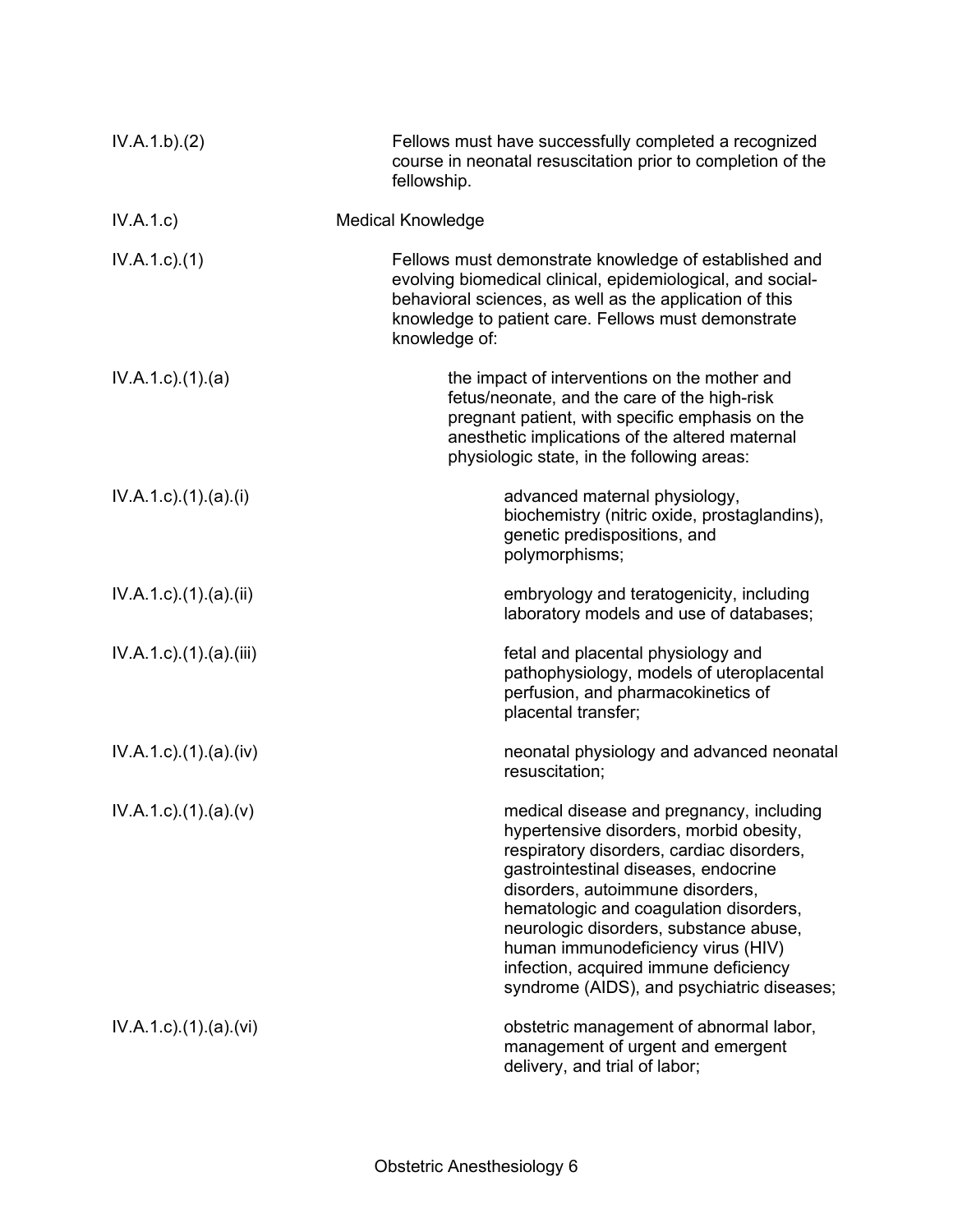| $IV.A.1.c$ . $(1).$ $(a).$ $(vii)$  | tocolytic therapy, the effects of genetics on<br>pre-term labor and response to tocolytics,<br>and methods of tocolysis;                                                                                                                                                                                                                                                                          |
|-------------------------------------|---------------------------------------------------------------------------------------------------------------------------------------------------------------------------------------------------------------------------------------------------------------------------------------------------------------------------------------------------------------------------------------------------|
| $IV.A.1.c$ . $(1).$ $(a).$ $(viii)$ | labor pain, including pain pathways,<br>experimental models for studying pain of<br>labor, biochemical mechanisms of labor<br>pain, and modalities for treating labor pain;                                                                                                                                                                                                                       |
| $IV.A.1.c$ . $(1).$ $(a).$ $(ix)$   | local anesthetic use in obstetrics, including<br>pregnancy-related effects on<br>pharmacodynamics and pharmacokinetics;<br>recognition and treatment of complications;<br>lipid rescue of local anesthetic<br>cardiotoxicity; effects on the fetus in<br>different settings, including prematurity,<br>asphyxia, fetal cardiovascular and<br>neurological effects; and fetal drug<br>disposition; |
| $IV.A.1.c$ . $(1).$ $(a).$ $(x)$    | neuraxial opioid use in obstetrics, including<br>prevention, recognition, and treatment of<br>complications; effects on the fetus; and<br>fetal/neonatal drug disposition;                                                                                                                                                                                                                        |
| IV.A.1.c).(1).(a).(xi)              | regional anesthetic techniques, including<br>recognition and treatment of complications,<br>effects of genetic variations, and<br>polymorphisms;                                                                                                                                                                                                                                                  |
| IV.A.1.c).(1).(a).(xii)             | general anesthesia use in obstetrics,<br>including recognition and treatment of<br>complications, alternatives for securing the<br>airway in pregnant women<br>(anticipated/unanticipated difficult airway),<br>consequences on utero-placental perfusion,<br>and opposing maternal-fetal considerations<br>regarding the use of general anesthesia;                                              |
| IV.A.1.c).(1).(a).(xiii)            | anesthetic and obstetric management of<br>obstetric complications and emergencies,<br>including invasive placenta, placental<br>abruption, placenta previa, vasa previa,<br>uterine rupture, uterine atony, amniotic fluid<br>embolism, and umbilical cord prolapse;                                                                                                                              |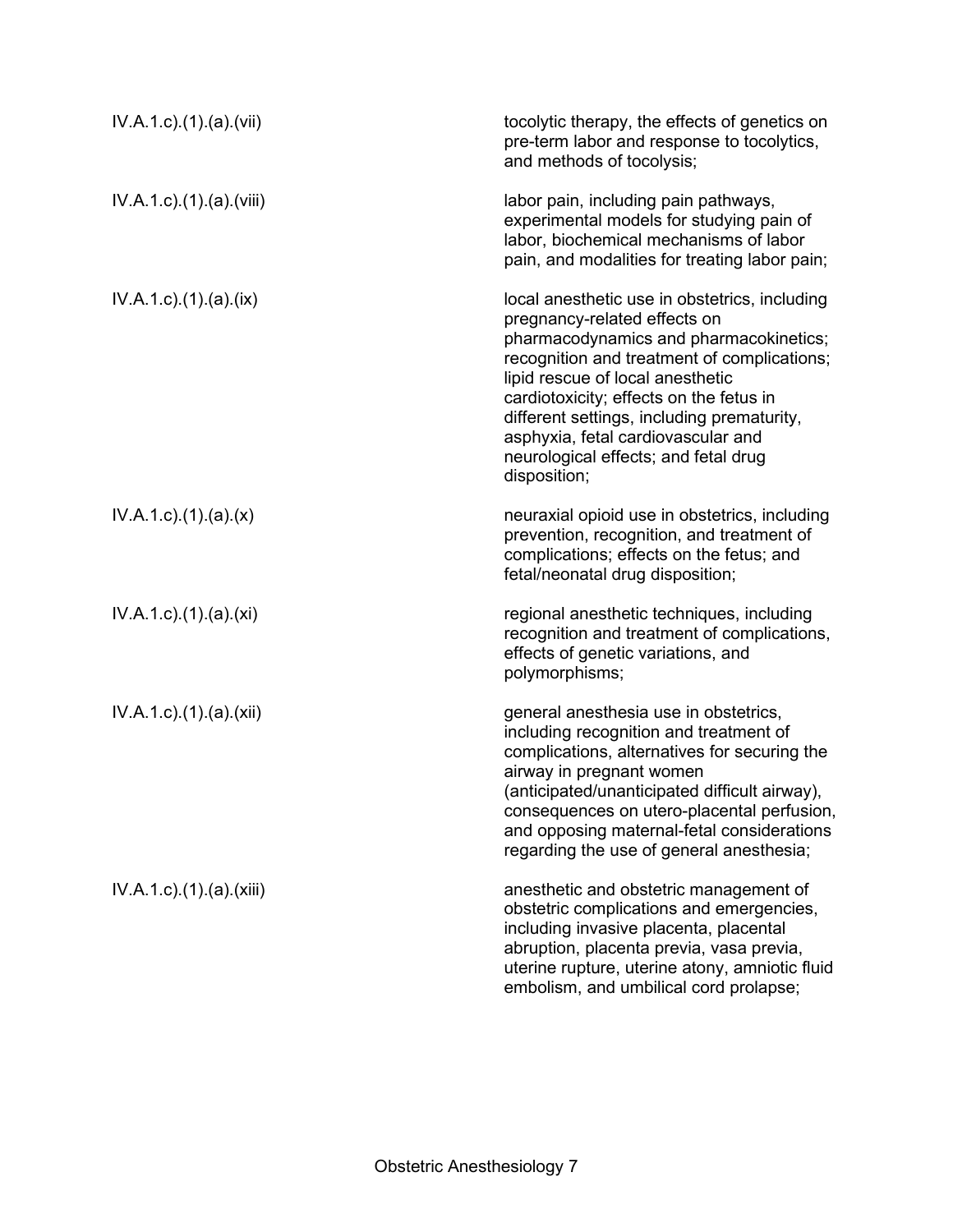| IV.A.1.c)(1)(a)(xiv)                 | anesthetic and obstetric management of<br>preeclampsia, including laboratory models<br>for study of preeclampsia; etiology and<br>epidemiology; pathophysiology;<br>biomolecular and genetic changes; and<br>post-partum care;                              |
|--------------------------------------|-------------------------------------------------------------------------------------------------------------------------------------------------------------------------------------------------------------------------------------------------------------|
| $IV.A.1.c$ . $(1).$ $(a).$ $(xv)$    | cardiopulmonary resuscitation (CPR) and<br>advanced cardiac life support of the<br>pregnant woman;                                                                                                                                                          |
| IV.A.1.c).(1).(a).(xvi)              | post-partum tubal ligation and timing,<br>including global policies to ensure<br>availability, regulatory and consent issues,<br>ethics, obstetric considerations, counseling,<br>and alternatives;                                                         |
| $IV.A.1.c$ . $(1).$ $(a).$ $(xvii)$  | post-partum pain management in the<br>parturient, including consequences of post-<br>Cesarean delivery pain;                                                                                                                                                |
| $IV.A.1.c$ . $(1).$ $(a).$ $(xviii)$ | non-obstetric surgery during pregnancy,<br>including laparoscopy and cardiorespiratory<br>effects on the mother and fetus;                                                                                                                                  |
| IV.A.1.c)(1)(a)(xix)                 | effects of maternal medications on<br>breastfeeding, particularly effects of labor<br>analgesia and post-partum analgesia;                                                                                                                                  |
| $IV.A.1.c$ . $(1).$ $(a).$ $(xx)$    | ante-partum and intra-partum fetal<br>monitoring, including the application of<br>ultrasonography, biophysical profile,<br>electronic fetal heart monitoring,<br>assessment of uterine contraction pattern<br>and labor, and acid-base status of the fetus; |
| IV.A.1.c).(1).(a).(xxi)              | effects of general anesthesia on the mother<br>and fetus, and the effects of fetal circulation<br>and placental transfer on newborn<br>adaptation;                                                                                                          |
| $IV.A.1.c$ . $(1).$ $(a).$ $(xxii)$  | related disciplines, particularly involving<br>obstetrics, maternal and fetal medicine, and<br>neonatology;                                                                                                                                                 |
| $IV.A.1.c$ . $(1).$ $(a).$ $(xxiii)$ | anesthetic management of ex-utero intra-<br>partum treatment (EXIT) procedures with<br>and without neonatal transfer to<br>extracorporeal membrane oxygenation<br>(ECMO) and anesthesia for fetal surgery;                                                  |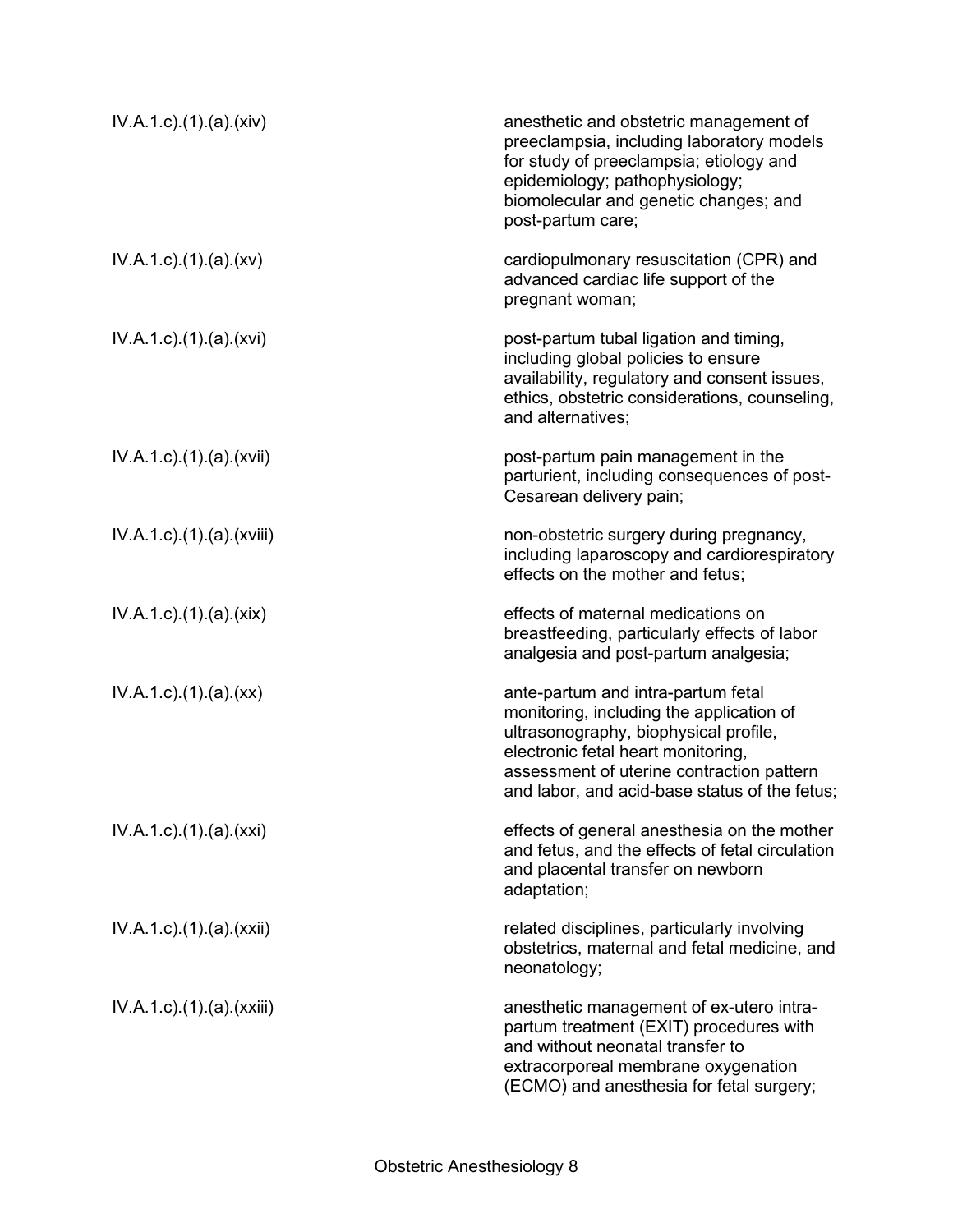| IV.A.1.c).(1).(a).(xxiv)                     | transport and monitoring of critically ill<br>pregnant women within one hospital and<br>between hospitals;                                                                                                                                                                        |
|----------------------------------------------|-----------------------------------------------------------------------------------------------------------------------------------------------------------------------------------------------------------------------------------------------------------------------------------|
| IV.A.1.c)(1)(a)(xxx)                         | organization and management of an<br>obstetric anesthesia service, including<br>health care delivery models,<br>reimbursement, building a service, and<br>regulatory agencies with jurisdiction;                                                                                  |
| IV.A.1.c).(1).(a).(xxvi)                     | legal and ethical issues during pregnancy;                                                                                                                                                                                                                                        |
| $IV.A.1.c$ ). $(1).$ (a). $(xxvii)$          | social issues, including domestic violence;<br>discrimination; substance abuse;<br>homelessness; and cultural, ethnic, and<br>economic barriers to safe anesthesia care,<br>to include strategies to mobilize system<br>resources for disadvantaged women in<br>those situations; |
| $IV.A.1.c$ . $(1).$ $(a)$ . $(xxviii)$       | medical economics and public health issues<br>of women during reproductive years as<br>these apply to obstetric anesthesiology,<br>including availability of obstetric analgesia<br>and Cesarean delivery rates;                                                                  |
| $IV.A.1.c$ . $(1).$ $(a).$ $(xxix)$          | maternal morbidity and mortality; and,                                                                                                                                                                                                                                            |
| $IV.A.1.c$ . $(1).$ $(a).$ $(xxx)$           | policies and procedures governing the labor<br>and delivery unit, obstetric operating rooms,<br>and the obstetric PACU, including the<br>potential effects of societal, institutional, and<br>governmental factors, as applicable.                                                |
| $IV.A.1.c$ . $(1).$ (b)                      | principles and ethics of research on pregnant<br>women, their fetuses, and neonates, including:                                                                                                                                                                                   |
| $IV.A.1.c$ ). $(1)$ . $(b)$ . $(i)$          | processes involved in designing and<br>implementing clinical trials; and,                                                                                                                                                                                                         |
| $IV.A.1.c$ . $(1).$ $(b).$ $(ii)$            | research funding, to include:                                                                                                                                                                                                                                                     |
| $IV.A.1.c$ ). $(1)$ . $(b)$ . $(ii)$ . $(a)$ | applicable funding agencies or<br>sources;                                                                                                                                                                                                                                        |
| $IV.A.1.c$ . (1). (b). (ii). (b)             | components of a research budget,<br>including direct and indirect costs;<br>and,                                                                                                                                                                                                  |
| $IV.A.1.c$ ). $(1)$ . $(b)$ . $(ii)$ . $(c)$ | funding procurement mechanisms.                                                                                                                                                                                                                                                   |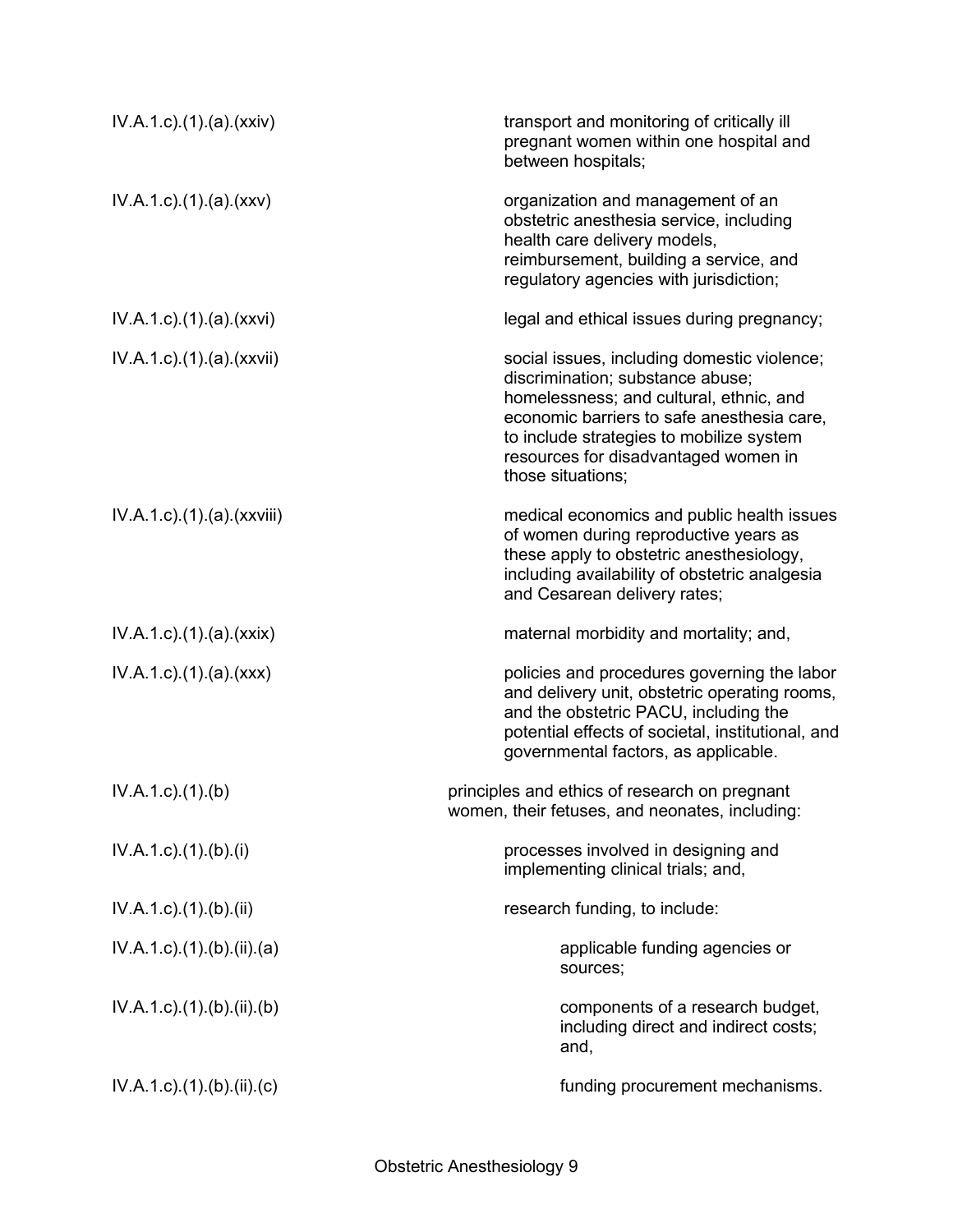| IV.A.1.d)                         | Practice-based Learning and Improvement                                                                                                                                                                                                                                                                            |
|-----------------------------------|--------------------------------------------------------------------------------------------------------------------------------------------------------------------------------------------------------------------------------------------------------------------------------------------------------------------|
| IV.A.1.d.(1)                      | Fellows must demonstrate the ability to investigate and<br>evaluate their care of patients, to appraise and assimilate<br>scientific evidence, and to continuously improve patient<br>care based on constant self-evaluation and lifelong<br>learning. Fellows must demonstrate:                                   |
| IV.A.1.d.(1).(a)                  | the ability to use literature from perinatal medicine<br>and pediatrics in addition to anesthesiology;                                                                                                                                                                                                             |
| IV.A.1.d)(1)(b)                   | competence in practice-based improvement by<br>completing a project with at least one of the<br>following goals:                                                                                                                                                                                                   |
| IV.A.1.d) (1). (b). (i)           | enhancing the fellow's engagement in<br>multidisciplinary care of obstetric patients;<br>or,                                                                                                                                                                                                                       |
| $IV.A.1.d$ . $(1).$ $(b).$ $(ii)$ | improving patient safety as it applies to the<br>fellow's practice of obstetric anesthesiology.                                                                                                                                                                                                                    |
| IV.A.1.e)                         | Interpersonal and Communication Skills                                                                                                                                                                                                                                                                             |
| IV.A.1.e. (1)                     | Fellows must demonstrate interpersonal and<br>communication skills that result in the effective exchange<br>of information and collaboration with patients, their<br>families, and health professionals. Fellows must<br>demonstrate the following communication skills in a<br>multidisciplinary setting:         |
| IV.A.1.e. (1). (a)                | effectively communicating with the perinatal health<br>care team;                                                                                                                                                                                                                                                  |
| IV.A.1.e. (1)(b)                  | effectively collaborating with all health care<br>providers in all settings relevant to the<br>comprehensive care of the pregnant woman,<br>including the outpatient clinic, ante-partum<br>consultation, labor and delivery, operating rooms,<br>the PACU, intensive care units, and the emergency<br>department; |
| IV.A.1.e. (1). (c)                | effectively leading the anesthesia care team; and,                                                                                                                                                                                                                                                                 |
| IV.A.1.e. (1). (d)                | effectively teaching and supervising clinical<br>trainees, including medical students and residents,<br>and providing constructive feedback.                                                                                                                                                                       |
| IV.A.1.f)                         | <b>Systems-based Practice</b>                                                                                                                                                                                                                                                                                      |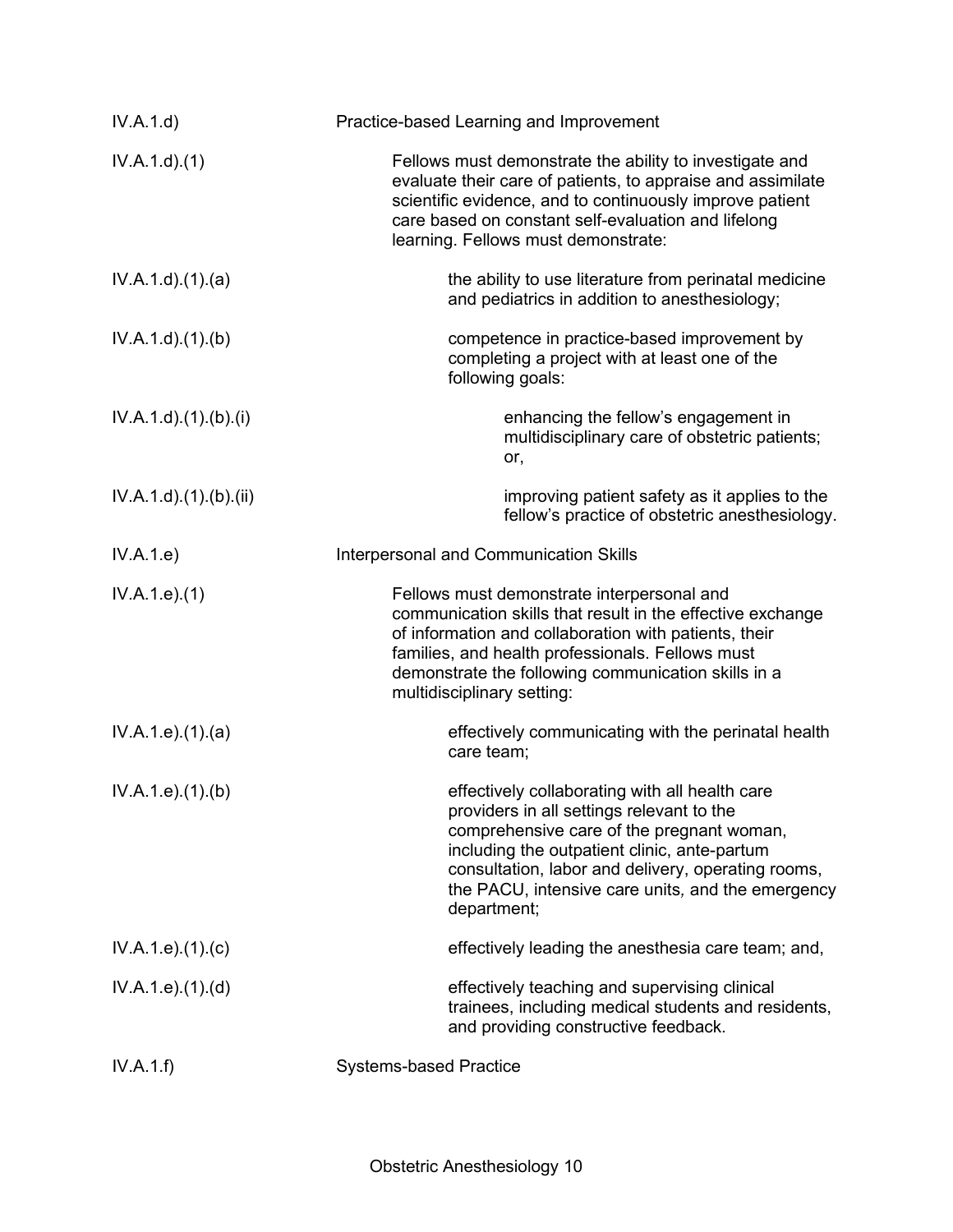| IV.A.1.f)(1)    | Fellows must demonstrate an awareness of and<br>responsiveness to the larger context and system of health<br>care, including the social determinates of health, as well as<br>the ability to call effectively on other resources in the<br>system to produce optimal care. Fellows must: |
|-----------------|------------------------------------------------------------------------------------------------------------------------------------------------------------------------------------------------------------------------------------------------------------------------------------------|
| IV.A.1.f)(1)(a) | demonstrate competence in recognizing barriers<br>and limitations in access to care for some patient<br>populations and developing strategies to meet<br>patient needs;                                                                                                                  |
| IV.A.1.f)(1)(b) | demonstrate the ability to provide cost-effective<br>care that incorporates best practices;                                                                                                                                                                                              |
| IV.A.1.f)(1)(c) | demonstrate competence in developing policies,<br>guidelines, standards, practice parameters, and<br>quality management tools to ensure the public<br>health of pregnant women; and,                                                                                                     |
| IV.A.1.f)(1)(d) | participate in a system improvement based on the<br>literature, quality improvement data, and patient<br>and family satisfaction data.                                                                                                                                                   |
| IV.B.           | <b>Regularly Scheduled Educational Activities</b>                                                                                                                                                                                                                                        |
| IV.B.1.         | A didactic curriculum must be provided through lectures, conferences,<br>facilitated self-learning, workshops, or simulation that supplements clinical<br>experience.                                                                                                                    |
| IV.B.1.a)       | The didactic curriculum must include all topics listed as expected<br>medical knowledge outcomes.                                                                                                                                                                                        |
| IV.B.1.b)       | Additional didactic topics must include:                                                                                                                                                                                                                                                 |
| IV.B.1.b)(1)    | the impact of different anesthetic and analgesic techniques<br>on health care resources, including room allocation,<br>staffing, and patient throughput; and,                                                                                                                            |
| IV.B.1.b)(2)    | sound business practices and the direct and indirect costs<br>of different obstetric analgesic and anesthetic techniques.                                                                                                                                                                |
| IV.B.1.c)       | Faculty members should be conference leaders in the majority of<br>the sessions.                                                                                                                                                                                                         |
| IV.C.           | <b>Clinical Experiences</b>                                                                                                                                                                                                                                                              |
| IV.C.1.         | The curriculum must be structured to include:                                                                                                                                                                                                                                            |
| IV.C.1.a)       | interpretation of fetal heart rate monitoring and the opportunity for<br>fellows to demonstrate competence in interpreting fetal heart rate<br>within the first three months of the program;                                                                                             |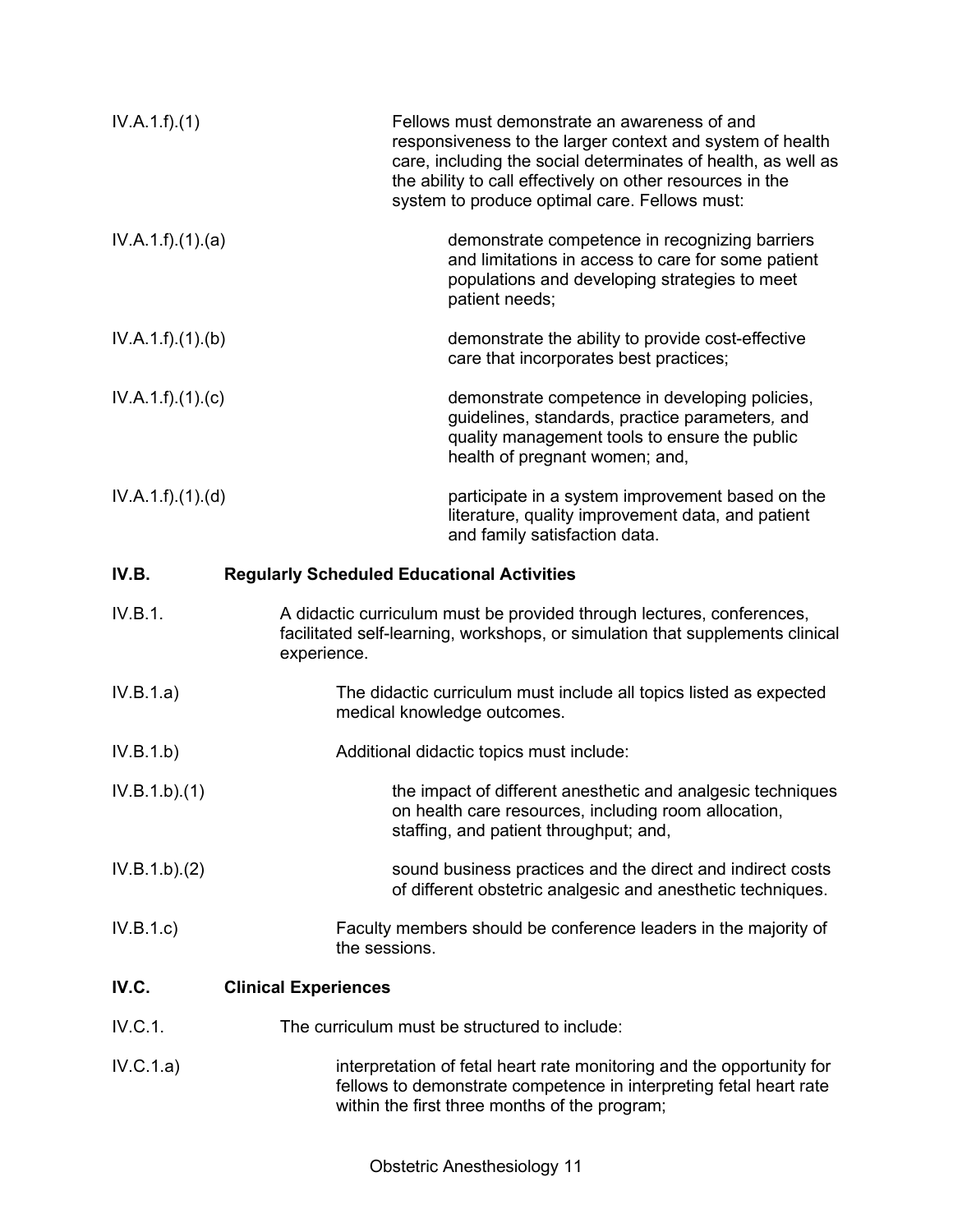| IV.C.1.b)    | a minimum of seven months in a 12-month program, or 14 months<br>in a 24-month program, devoted to operating room and labor and<br>delivery clinical activity;                                                                                                                                                                                                                |
|--------------|-------------------------------------------------------------------------------------------------------------------------------------------------------------------------------------------------------------------------------------------------------------------------------------------------------------------------------------------------------------------------------|
| IV.C.1.c)    | at least one contiguous two-week rotation in a 12-month program,<br>or one contiguous two-week rotation during the first year and one<br>contiguous two-week rotation during the second year in a 24-<br>month program, devoted to maternal-fetal medicine, to include<br>clinical experience in blood banking, ante-partum fetal testing, and<br>high-risk ante-partum care; |
| IV.C.1.d)    | at least one contiguous two-week rotation in a 12-month program,<br>or a one-month rotation in a 24-month program, devoted to<br>neonatology during which fellows provide routine neonatal<br>evaluation and care; and,                                                                                                                                                       |
| IV.C.1.e)    | at least three months in a 12-month program, or at least six<br>months in a 24-month program, designated for research or other<br>well-defined scholarly activity, depending on the program and the<br>goals of each fellow.                                                                                                                                                  |
| IV.C.2.      | The curriculum must be structured to provide opportunity for fellows to<br>develop competence in all medical, diagnostic, and surgical procedures<br>essential to the practice of obstetric anesthesiology, including:                                                                                                                                                        |
| IV.C.2.a)    | high-risk maternal co-morbidity vaginal deliveries;                                                                                                                                                                                                                                                                                                                           |
| IV.C.2.b)    | high-risk fetal condition vaginal deliveries;                                                                                                                                                                                                                                                                                                                                 |
| IV.C.2.c)    | high-risk maternal co-morbidity Cesarean deliveries;                                                                                                                                                                                                                                                                                                                          |
| IV.C.2.d     | high-risk fetal condition Cesarean deliveries; and,                                                                                                                                                                                                                                                                                                                           |
| IV.C.2.e)    | antenatal procedures.                                                                                                                                                                                                                                                                                                                                                         |
| IV.D.        | <b>Scholarly Activity</b>                                                                                                                                                                                                                                                                                                                                                     |
| IV.D.1.      | <b>Fellows' Scholarly Activities</b>                                                                                                                                                                                                                                                                                                                                          |
| IV.D.1.a)    | Each fellow should conduct or be substantially involved in a<br>scholarly project related to the subspecialty that leads to both<br>presentation at a national meeting and publication.                                                                                                                                                                                       |
| IV.D.1.a)(1) | Fellows must have a faculty mentor overseeing the project.                                                                                                                                                                                                                                                                                                                    |
| IV.D.2.      | <b>Faculty Scholarly Activity</b>                                                                                                                                                                                                                                                                                                                                             |